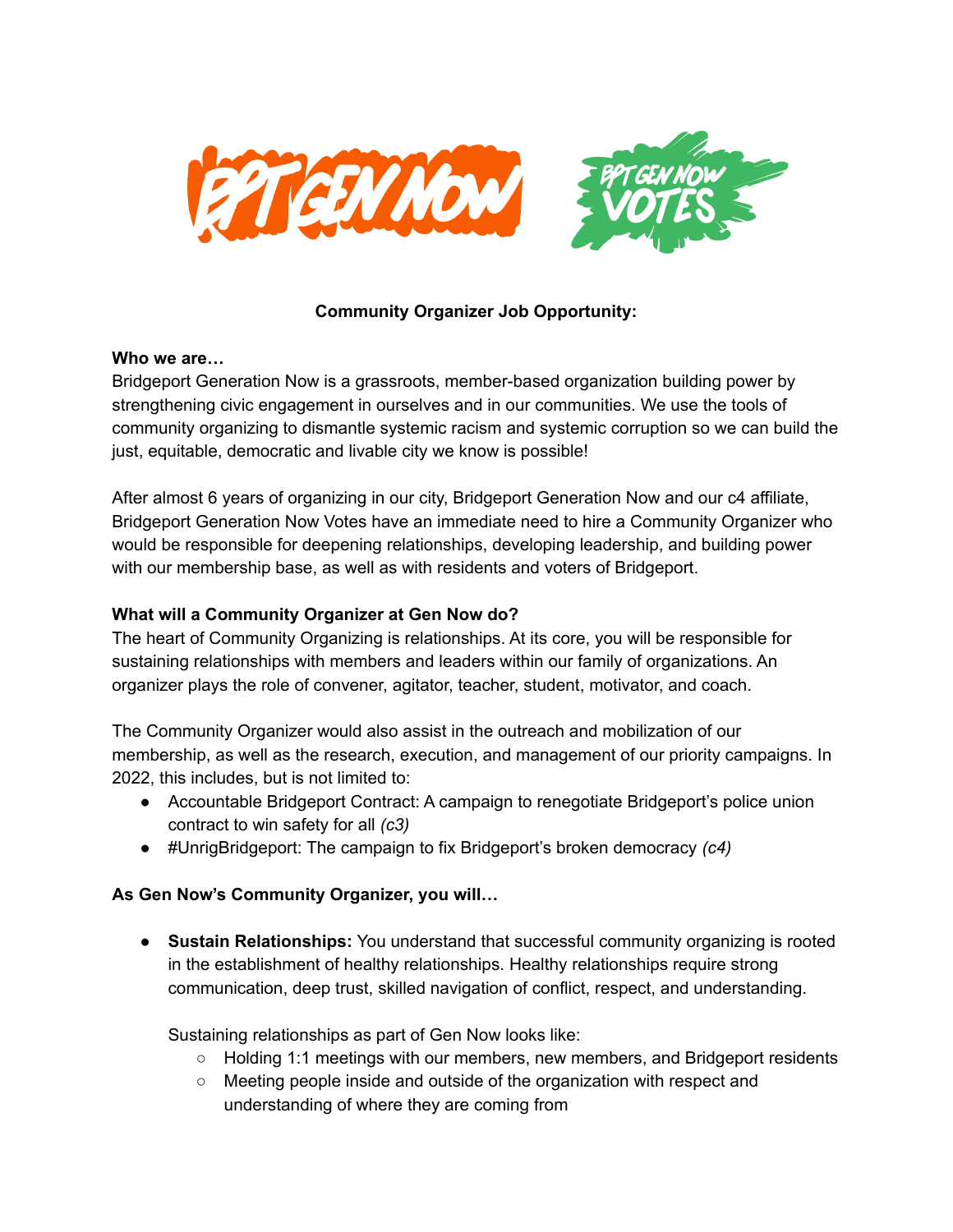- Effectively communicating action steps and needs between members, leaders, and Co-Directors
- Organizing and attending coalition, leadership, and member meetings
- Navigating conflict in a productive manner
- **● Develop Leadership:** You understand that successful organizing is rooted in ongoing leadership development. Leadership development is similar to teaching - you scaffold and show the way, so members can develop new skills and ownership over the changework

Developing leadership as part of Gen Now looks like:

- Understanding members' and leaders' "why" and directing them into positive roles within the organization and our campaigns
- Understanding members' and leaders' strengths so you can delegate small and large tasks
- Assisting within our two programs Civics 101 and Bridgeport Anti-Racism Collective
- Organizing and attending coalition, leadership, and member meetings
- **● Build People Power:** You understand that successful community organizing is rooted in building the collective power of people. Building power comes from people understanding the source of their social and political problems, devising solutions and strategizing together, taking on leadership, moving to action through campaigns, and winning concrete changes.

Building power as part of Gen Now looks like:

- Believing in our organization's values, principles, goals, and objectives
- Supporting our organization's power analysis of how systemic corruption and racism is upheld in our community
- Assisting in civic and political education to help our members understand the roots of our target problems
- Engaging members in direct actions as part of our campaigns
- Executing winnable campaigns, planned strategies, and actions designed to achieve clear goals and objections

# **As Gen Now's Community Organizer, you've demonstrated the ability to…**

- Motivate: you are passionate and can move people into action
- Lead: you build trust with people across race, class, gender, and age
- Listen & Learn: you understand that you do not hold all the answers
- Think Critically: you don't rely solely on your own biases, thoughts, and ideas
- Facilitate: you have strong communication skills and can facilitate meetings of all sizes
- Research: you enjoy understanding the root of problems, issues, and history
- Strategize: you understand the tools, actions, and tactics needed to win campaigns